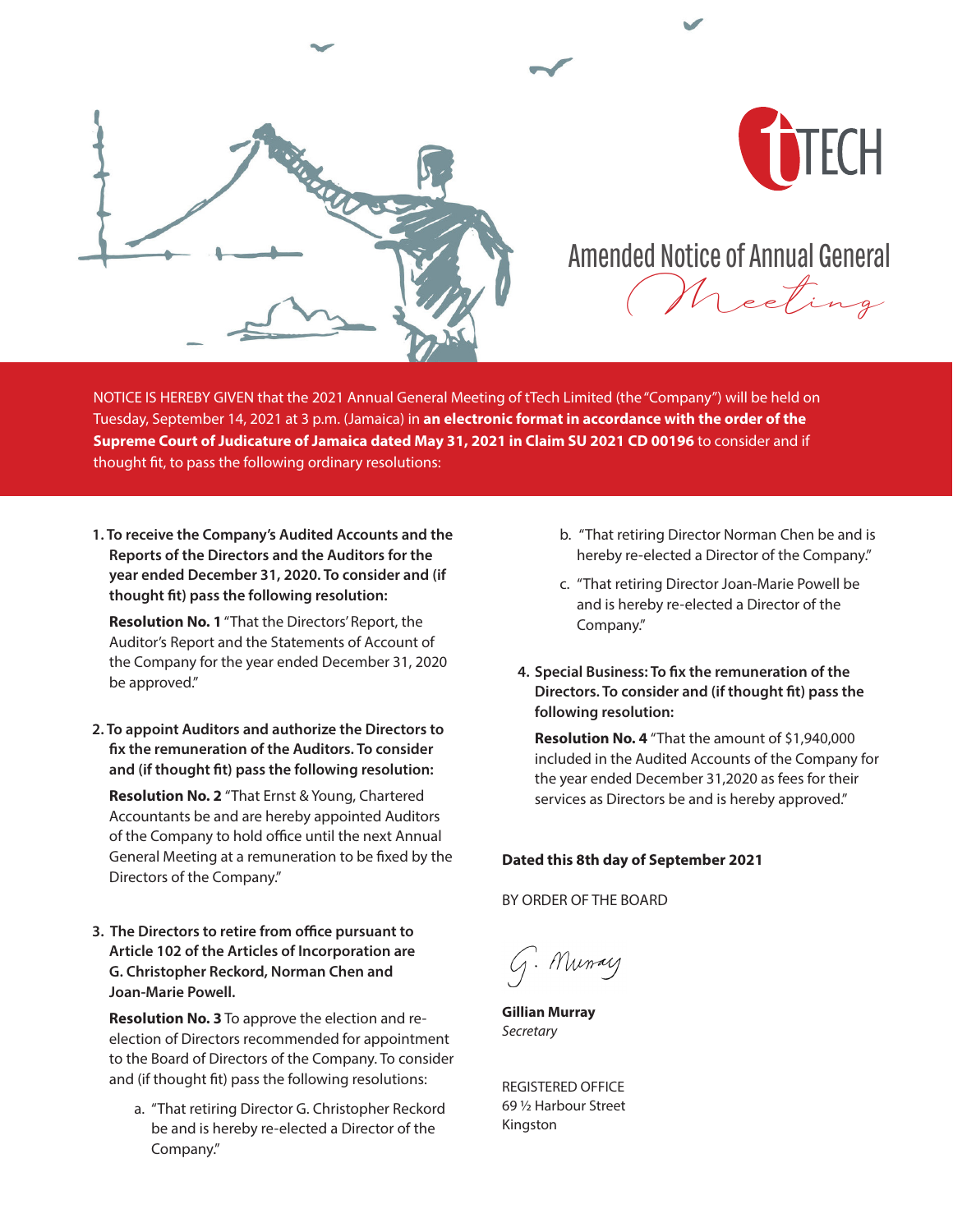*A Member entitled to attend and vote at this meeting may appoint a Proxy to attend and vote in his/her stead. A Proxy need not be a Member of the Company. A Proxy Form is enclosed for your convenience. Completed Proxy Forms must be lodged at the Company's Registered Office at least forty*eight hours before the time appointed for holding the meeting. The Proxy Form shall bear the stamp duty of \$100.00 before being signed. The stamp *duty may be paid by adhesive stamp(s) to be cancelled by the person executing the Proxy.*

*In light of the COVID-19 Pandemic, the date of the Annual General Meeting on September 14th, 2021 is subject to change as per any laws, regulations, orders and/or guidance proclaimed by the Government of Jamaica and/or its statutory bodies and/or executive agencies.* 

# Special Instructions To Participate In tTech Limited 2021 Annual General Meeting (AGM)

**In light of protocols in place to contain the spread of COVID-19, tTech Limited AGM will be held virtually. Shareholders will be able to participate online via a private link and will be able to ask questions and vote on matters arising at the meeting. Shareholders will not be able to physically attend the Meeting.**

All registered shareholders, regardless of geographic location will therefore have an equal opportunity to participate in the AGM and engage with the directors and leaders of the business.

#### *The AGM will be streamed live at https://bit.ly/2YrGHaF*.

In order to attend electronically and participate (including voting) in the AGM, shareholders are required to register at https://bit.ly/2YrGHaF using their Jamaica Central Securities Depository (JCSD) account number.

Shareholders can register on the Platform starting September 7, 2021. Information on your JCSD account number can be requested from our Registrar at:

Jamaica Central Securities Depository Email: jcsdrs@jamstockex.com

Telephone: (876) 967-3271

#### **REGISTRATION**

The deadline for registration is **Sunday, September 12, 2021.** Upon registration and verification, shareholders will receive a **unique password** granting them authorized access to the private link to enable attendance and participation at the AGM. **This unique password is confidential to the shareholder to whom it is issued and should not be shared with a third party. By applying for and receiving this unique password, each shareholder will be deemed to have irrevocably represented to tTech Limited that it will be used only by such shareholder and no other person to gain access to the AGM.**

In addition to viewing the AGM and voting on the Platform, shareholders will also be able to send their questions and/or comments during the AGM.

Please note that registration must be completed for you to be admitted into the AGM and we encourage shareholders to register early so that any registration issues can be resolved ahead of the AGM.

### **PROXY**

We encourage shareholders to vote by proxy (where applicable) using the Proxy Form. We also encourage you to email your questions ahead of time to **company.secretary@ttech.com.jm**, and we will do our best to respond to your questions during the meeting, time permitting. All questions submitted by email must be sent by **10:00 AM on the day of the AGM, Tuesday, September 14, 2021,** to be considered.

### **QUESTIONS**

Questions will be allowed during the AGM using the chat feature of the Platform. **See AGM Guidelines, How to Access the Question & Answer (Q & A) and How to Vote below.**